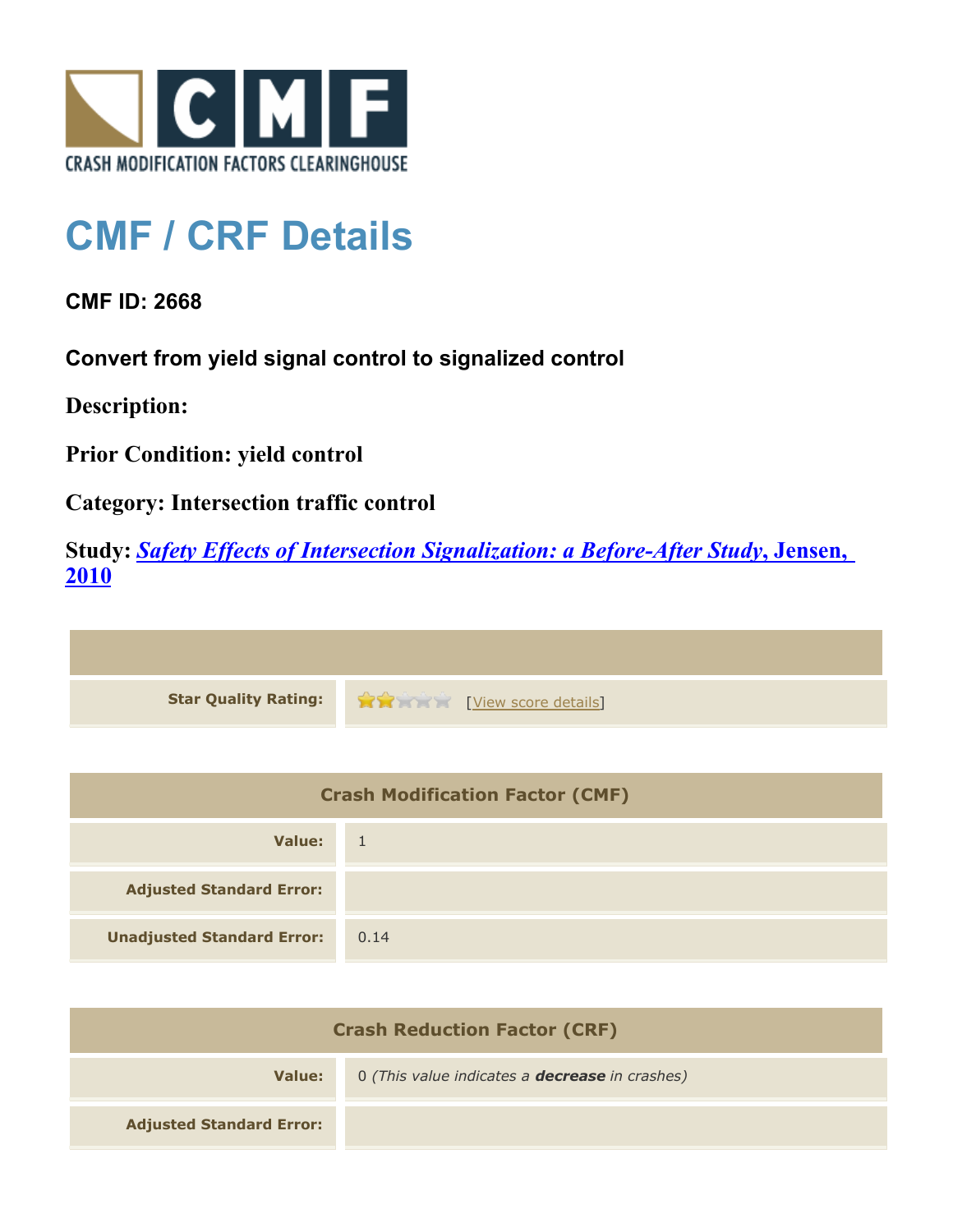| <b>Applicability</b>       |                       |
|----------------------------|-----------------------|
| <b>Crash Type:</b>         | Left turn, Right turn |
| <b>Crash Severity:</b>     | All                   |
| <b>Roadway Types:</b>      | Not Specified         |
| <b>Number of Lanes:</b>    |                       |
| <b>Road Division Type:</b> |                       |
| <b>Speed Limit:</b>        |                       |
| <b>Area Type:</b>          | Urban                 |
| <b>Traffic Volume:</b>     |                       |
| <b>Time of Day:</b>        | All                   |

## *If countermeasure is intersection-based*

| <b>Intersection Type:</b>         | Roadway/roadway (not interchange related) |
|-----------------------------------|-------------------------------------------|
| <b>Intersection Geometry:</b>     | 3-leg                                     |
| <b>Traffic Control:</b>           | Signalized                                |
| <b>Major Road Traffic Volume:</b> |                                           |
| <b>Minor Road Traffic Volume:</b> |                                           |

| <b>Development Details</b>      |              |
|---------------------------------|--------------|
| <b>Date Range of Data Used:</b> | 1976 to 2004 |
| <b>Municipality:</b>            | Copenhagen   |
| State:                          |              |